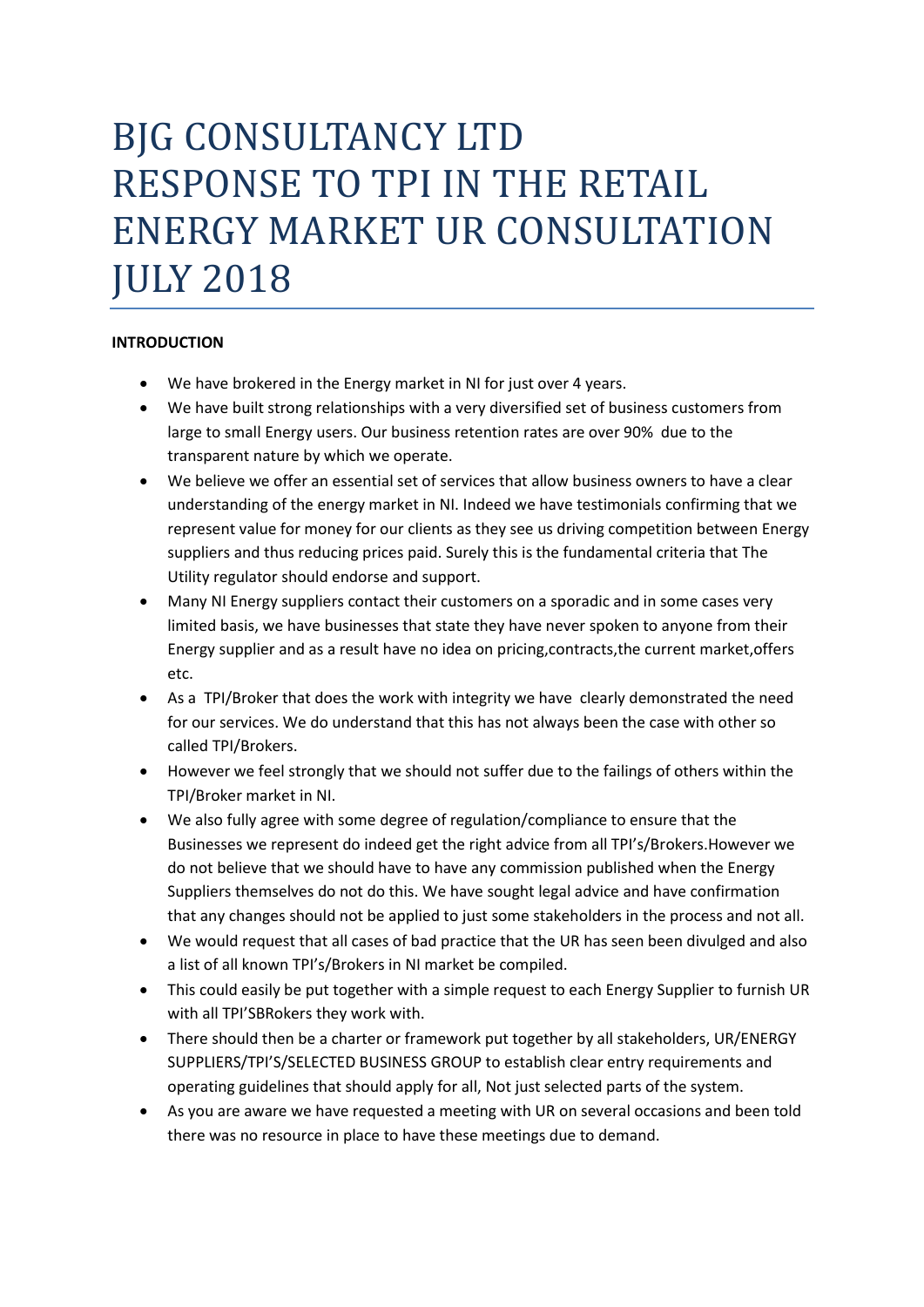- We feel it essential that a meeting should be scheduled as a matter of urgency to allow a proper set of entry criteria and operating criteria be discussed to allow the TPI/BROKER market to grow in NI.
- We have listed a few case studies below that clearly demonstrate the need,value and continuing requirement for a well run And transparent TPI/BROKER MARKET.

# CASE STUDIES TO SUPPORT ROLE OF TPI's/Brokers in NI Energy Market

#### **CASE STUDY 1**

We recently had a customer with several sites they bought as their business grew, all sites were with different Energy Suppliers and as a result different contracts/tariffs and Contract end dates applied

We engaged with this customer at the request of a neighbouring business(that we already managed) to look at all their sites. We found that in their largest site the contracted rates they had signed had not been auctioned and they had been on out of contract rates for 4 months. We spoke to the Energy supplier who admitted a system error and they applied the proper rates and the customer was given a credit of over £9500.00.

Without our knowledge and intervention this situation could have remained unchecked and the customer would have been paying substantially more than they should have.

We then carried out a review of all sites and secured a new contract with a start and end date the was the same.

We currently manage all their billing and do a quarterly review to look at ways to improve their energy efficiency.

We have subsequently introduced them to an energy efficiency scheme and they have received grants to allow their business to grow. They were previously unaware that such schemes were available to them until our engagement.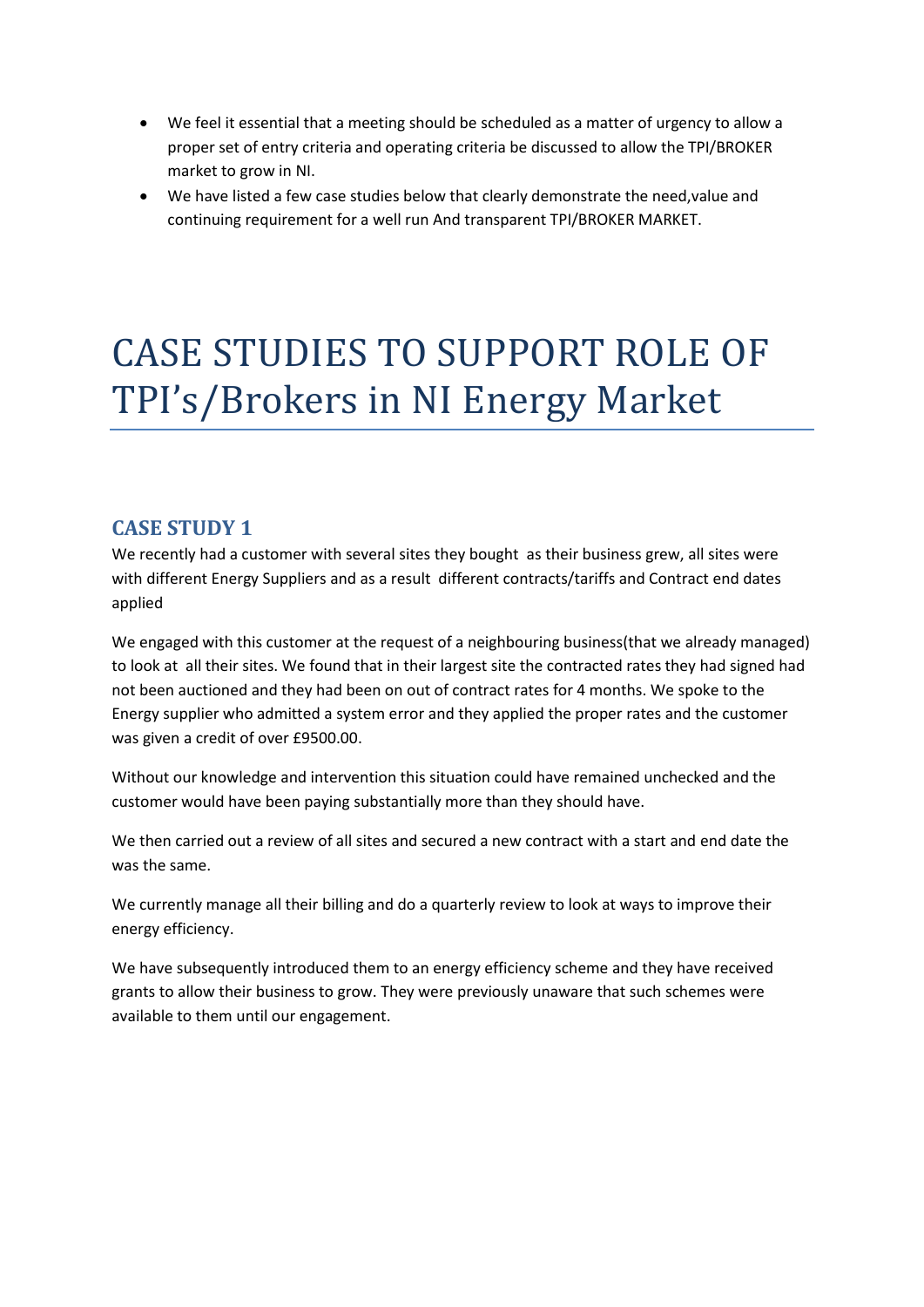#### **CASE STUDY 2**

**One of our biggest consuming businesses sought our advice on whether to fix or float there renewal contracts. There existing supplier informed them that they were not able to offer a fixed pricing offer only variable. The customer felt obliged to renew on a variable rate until we informed them that there still were suppliers offering a fixed rate price.**

**Their current Energy supplier indicated that they thought no one was offering fixed pricing at the moment they were renewing(this was not true)**

**We renewed on fixed price offer in April 2018 with another supplier and as a result of our services and advice the monthly saving from April until now is circa £4900.00**

**As we are sure you are aware the current market is at an all time high and still rising,if this customer had taken their incumbent supplier's advice only they would bepaying heavily for this now.** 

#### **CASE STUDY 3**

**We have managed a large manufacturing plant for just under 4 years as they facilities manager admitted he had no time to look at Energy contracts and also that he had a very limited understanding of how they worked. He had contacted an Energy Supplier directly who informed him that they would offer a supply but a large security deposit/bond was required to be paid in advance and held for duration of any contract.**

**He engaged us through our standard Letter of Authority and we analysed the market for him and as it was a new business the first offer we received was asking for a bond also.**

**We then went to 2 other suppliers who offered to supply with no bond,we then approached the original supplier who was the most competitive and after a few weeks negotiation they agreed to waive the requirement for the bond.The customer had no time nor sufficient experience to negotiate on rates and bonds.**

**Once again the need for what a TPI/Broker does is clear.The customer was delighted with the outcome and gave us 2 further successful referrals.**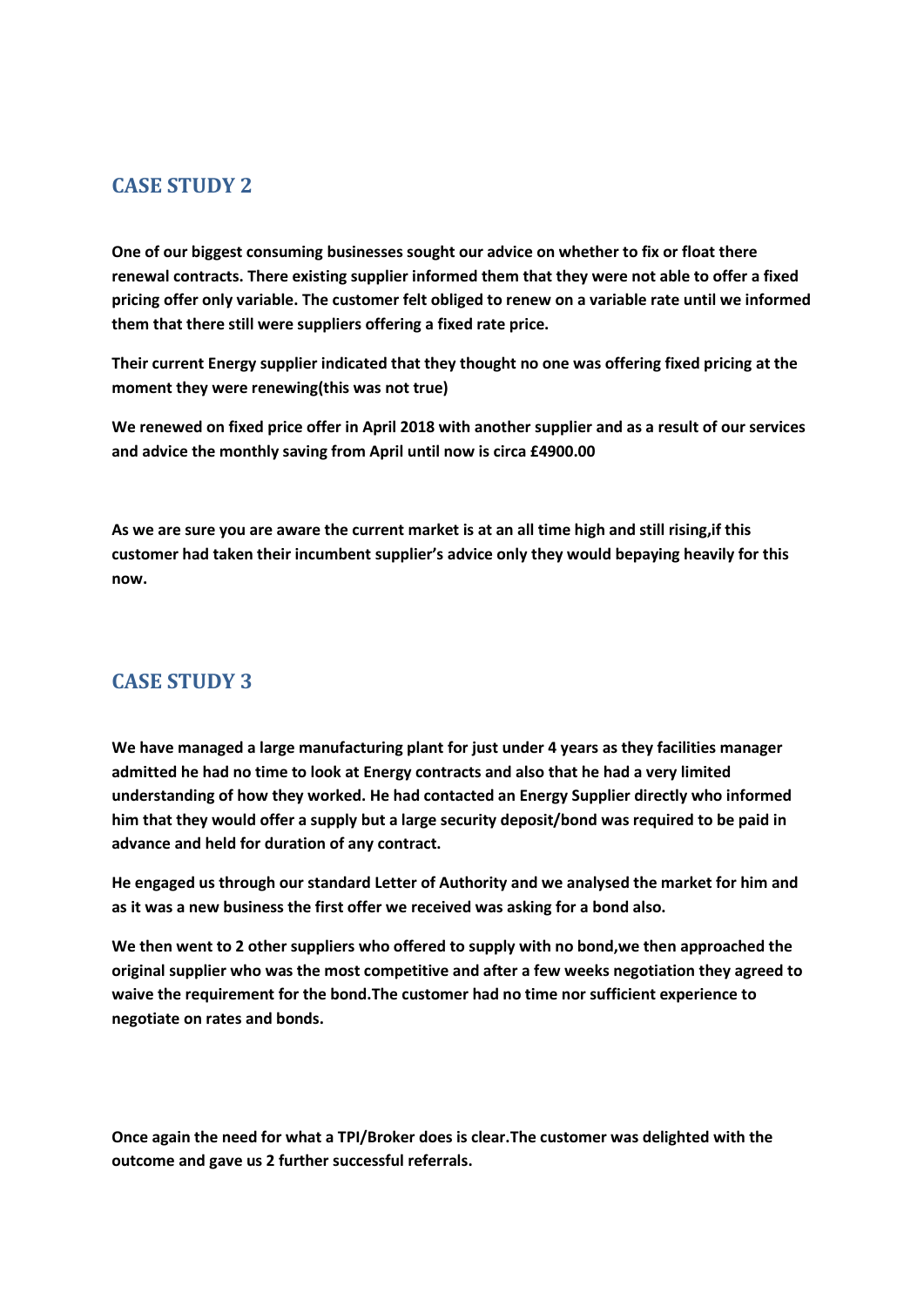#### **CASE STUDY 4**

**We engaged a group of restaurants owned by an award winning chef in central Belfast in Feb 2015.**

**He had informed us that he had been offered a renewal offer and was told he just had to agree over the phone and all the rates that the supplier had would be applied to his account.**

**He stated that he was not told what the rates actually were,merely that it was their best current offer and included a 4 % discount if he continued to pay by DD.**

**We analysed all his bills and realised the offer was a standard variable rate offer and that the rates we could get him with the same supplier were actually significantly better.**

**He felt that he had been misled by the Energy supplier as he had asked for fixed pricing and instructed us to place the business elsewhere which we did and this still reperesents a saving on the original offer he had been given over the phone.**

**We have subsequently reviewd his meter tupes and contacted networks to arrang e to change his meters to reflect his consumption patterns and this also reduced his bills.**

**He was unaware that it was possible to do this.** 

### Customer testimonial

"Having used the same broker now for three and a half years, as I have come across numerous other brokers, companies and one-man bands offering a similar service. I understand and realise their practices would leave a lot to be desired; for example open ended LOA's (*by that I mean a LOA with no expiry date on it, which means that the broker can keep entering the business into contracts until the end of time*). In saying that I also know that with the new GDPR legislation and suppliers clamping down it should weed out any of these people. The good brokers that are complying and doing the thing right should not be penalised for the past bad practices of others.

Without my broker I would definitely be paying more for my Electricity and Gas supply, it is clear that my Brokers understanding of the market and considerable negotiating power has helped my business control our Energy costs and keep trading in a very challenging market.

We welcome their help. We understand that our broker must get paid from someone. If they can help us save money, manage our contract/s and earn a commission then surely there can be nothing wrong with this."